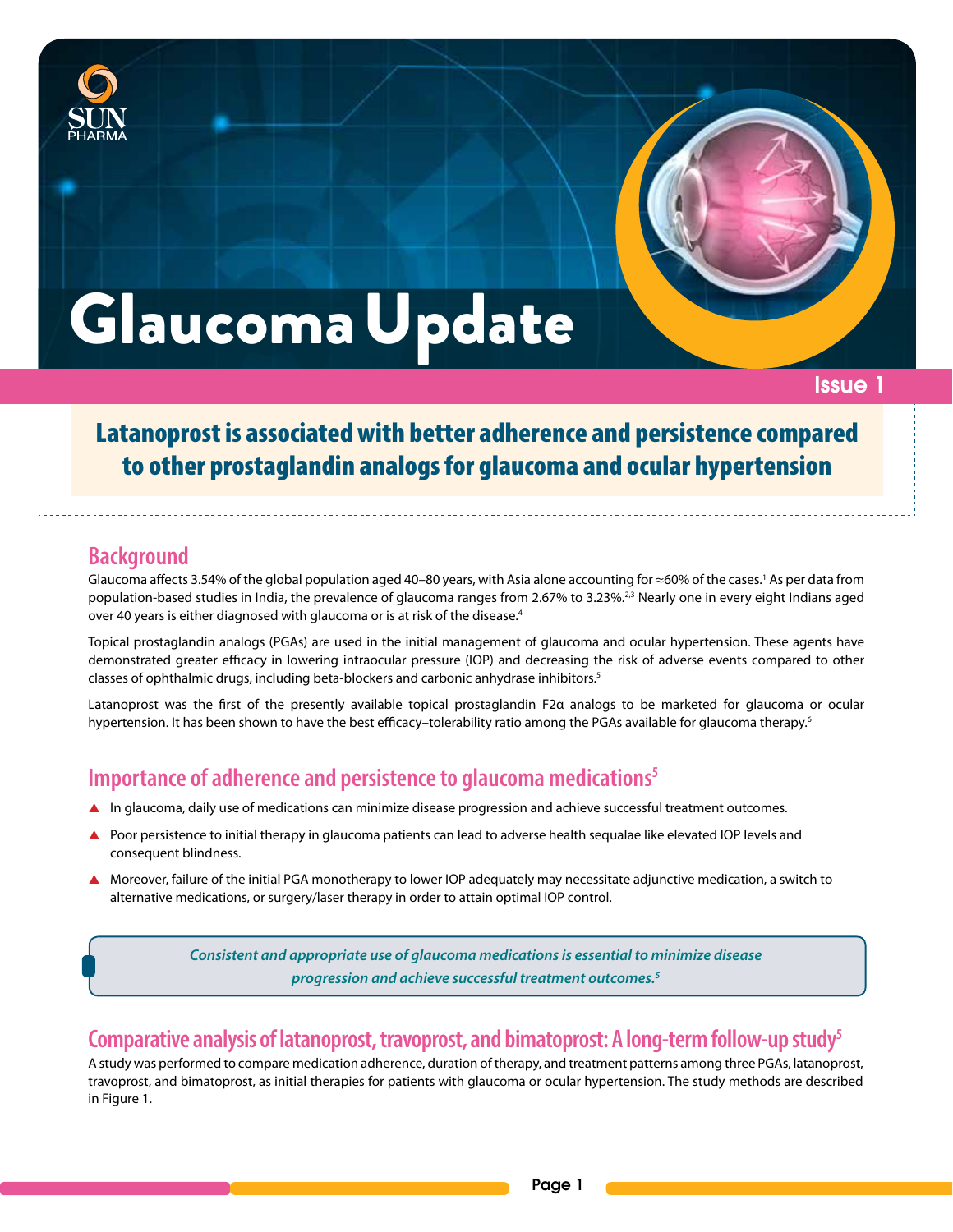# Glaucoma Update



**Figure 1: Study methods<sup>5</sup>** 

| <b>Study design</b>            | A retrospective, observational, 24-month follow-up study using data from a large national health plan                                                                                                                                                                                                                         |
|--------------------------------|-------------------------------------------------------------------------------------------------------------------------------------------------------------------------------------------------------------------------------------------------------------------------------------------------------------------------------|
| <b>Patients</b>                | Patients (n = 3,888; mean age: 74.4 $\pm$ 7.9 years; 45% males) newly diagnosed with glaucoma or ocular hypertension<br>who had at least one prescription for latanoprost, travoprost, or bimatoprost ( $n = 1,296$ per group)                                                                                                |
| <b>Outcomes</b><br>measures    | • Medication adherence, assessed using 24-month medication possession ratio (MPR)<br>Discontinuation of first-line therapy, defined as non-persistence (90-day gap allowance) of the index PGA or a<br>change in therapy (i.e., addition, switch, or surgery) during the 24-month follow-up                                   |
| <b>Statistical</b><br>analysis | • MPR was compared between the treatment groups using a multivariate generalized linear model.<br>• The time to discontinuation of first-line therapy was estimated with the help of a Cox proportional hazards<br>model and a Kaplan-Meier plot.<br>• The models were adjusted for demographic and clinical characteristics. |

## **Results**

#### *Medication adherence and duration of therapy*

- A After controlling for demographic and clinical characteristics, latanoprost users had a significantly higher medication possession ratio compared to bimatoprost users during the 24-month follow-up (Table 1).
- In the adjusted Cox proportional hazards model, travoprost and bimatoprost were associated with a significantly higher risk of discontinuation of first-line therapy as against latanoprost (Table 1).
- A Kaplan-Meier survival plot revealed a significantly longer time to discontinuation of first-line therapy for the latanoprost group *vs.* other groups (Figure 2).

#### *Persistence to therapy*

- ▲ The proportion of patients persistent on the index PGA (i.e., without switches, additions, and surgery) was highest in the latanoprost group *vs.* travoprost and bimatoprost groups (Figure 3).
- Relative to latanoprost users, travoprost users had significantly higher odds of adding another medication (Figure 4).

| Table 1: Results of statistical analysis for medication adherence and discontinuation of first-line therapy in<br>the study groups <sup>5</sup> |                                         |                 |                                                    |                 |  |  |
|-------------------------------------------------------------------------------------------------------------------------------------------------|-----------------------------------------|-----------------|----------------------------------------------------|-----------------|--|--|
| <b>PGA</b> used                                                                                                                                 | Medication adherence (MPR) <sup>a</sup> |                 | Discontinuation of first-line therapy <sup>b</sup> |                 |  |  |
|                                                                                                                                                 | Coefficient                             | <i>p</i> -value | <b>Hazard ratio</b>                                | <i>p</i> -value |  |  |
| Latanoprost (ref.)                                                                                                                              | -                                       |                 |                                                    |                 |  |  |
| Travoprost                                                                                                                                      | $-1.32$                                 | <b>NS</b>       | 1.41                                               | < 0.0001        |  |  |
| Bimatoprost                                                                                                                                     | $-7.21$                                 | < 0.0001        | 1.48                                               | < 0.0001        |  |  |
|                                                                                                                                                 |                                         |                 |                                                    |                 |  |  |

*a Generalized linear model with normal distribution with the identity link function was used. b Cox proportional hazard model was used. Both the models were adjusted for age, gender, race/ethnicity, Charlson Comorbidity Index, type of glaucoma, presence of ocular hypertension and diabetes, and all-cause outpatient and inpatient visits during a 12-month pre-index period. NS: Not significant.*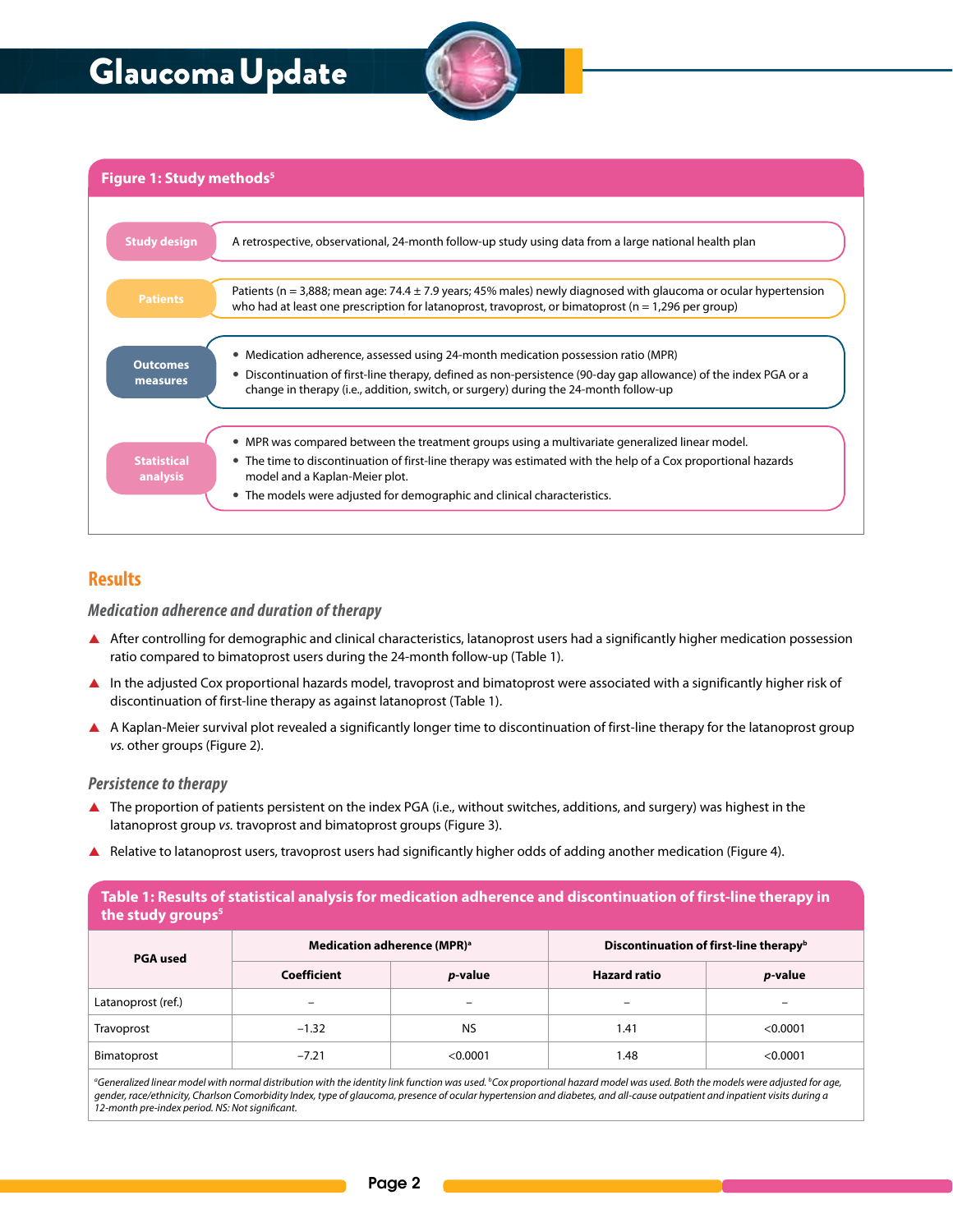# GlaucomaUpdate



**Figure 2: Kaplan-Meier plot for discontinuation of first-line therapy based on the index prostaglandin analog5**



*Chi2 : Chi-square; CI: Confidence interval; df: Degrees of freedom.*